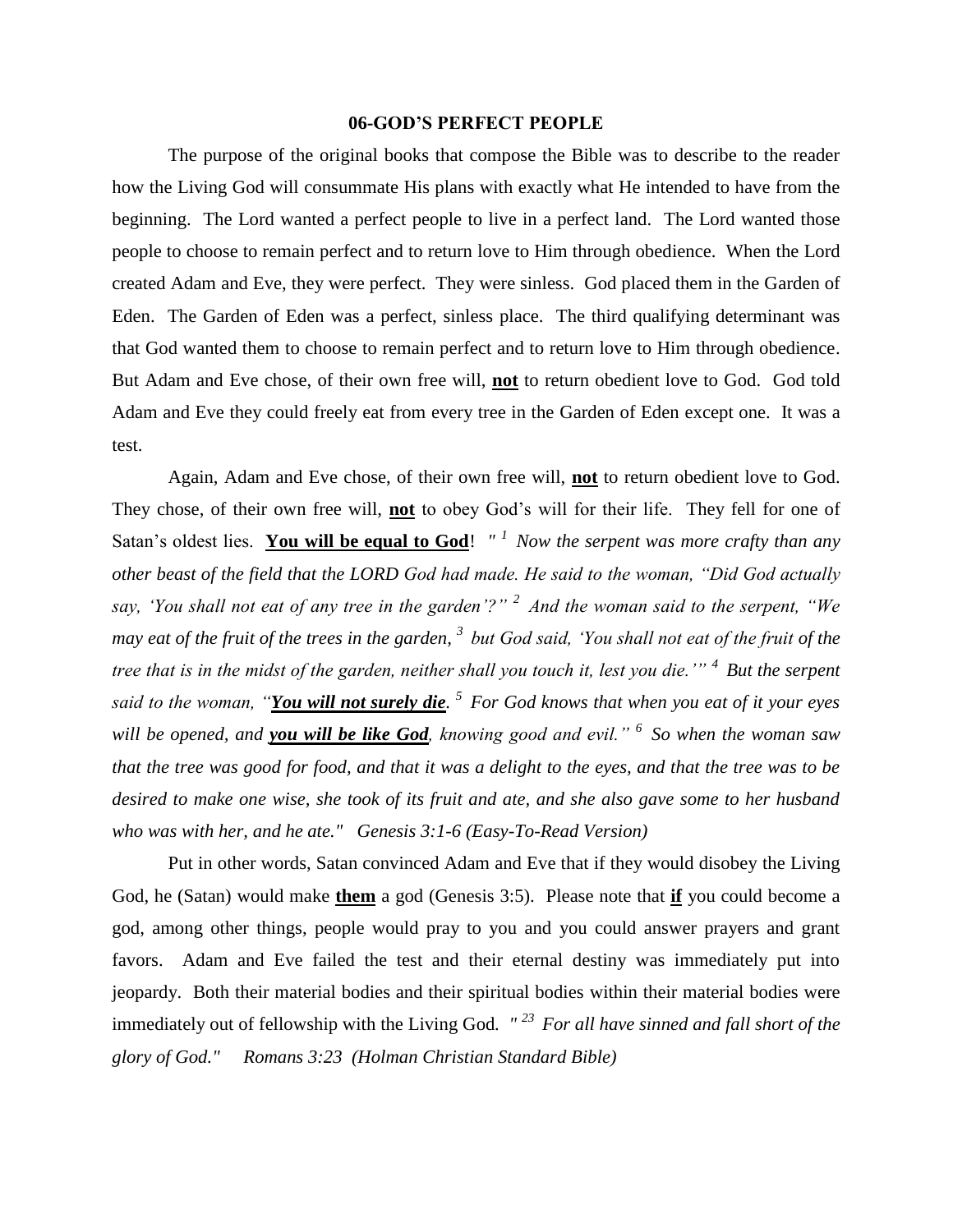<sup>"23</sup> For **the wages of sin is death**, but the gift of God is eternal life in Christ Jesus our *Lord. Romans 6:23 (New American Bible-United States Conference of Catholic Bishops)* 

So, how will the Lord end up with a perfect people to live in a perfect land who choose to become perfect and to return love to Him through obedience? *" <sup>13</sup>There is no one who has gone up to Heaven, but there is One who has come down from Heaven, namely the Son of Man whose home is in Heaven. <sup>14</sup>And just as Moses lifted high the serpent in the Desert, so must the Son of Man be lifted up, <sup>15</sup>in order that everyone who trusts in Him may have the Life of the Ages." <sup>16</sup> For so greatly did God love the world that He gave His only Son, that everyone who trusts in Him may not perish but may have the Life of Ages. <sup>17</sup>For God did not send His Son into the world to judge the world, but that the world might be saved through Him.* <sup>18</sup> He who trusts in *Him does not come up for judgment. He who does not trust has already received sentence, because he has not his trust resting on the name of God's only Son. <sup>19</sup>And this is the test by which men are judged—the Light has come into the world, and men loved the darkness more than they loved the Light, because their deeds were wicked. <sup>20</sup>For every wrongdoer hates the light, and does not come to the light, for fear his actions should be exposed and condemned. <sup>21</sup> But he who does what is honest and right comes to the light, in order that his actions may be plainly shown to have been done in God. John 3:13-21 (Weymouth New Testament)*

How will those whose spiritual bodies have been cleansed by the blood of the Lamb of God live in a perfect land? After the White Throne Judgment those whose spiritual bodies have been cleansed by the blood of the Lamb of God will find themselves living on a new earth which the Lord will create. *" <sup>3</sup>I heard a loud voice from the throne. It said, "Now God's home is with people. He will live with them. They will be his people. God himself will be with them and will be their God. <sup>4</sup>He will wipe away every tear from their eyes. There will be no more death, sadness, crying, or pain. All the old ways are gone." <sup>5</sup>The one who was sitting on the throne said, "Look, I am making everything new!" Then he said, "Write this, because these words are true and can be trusted." <sup>6</sup>The one on the throne said to me, "It is finished! I am the Alpha and the Omega, the Beginning and the End. I will give free water from the spring of the water of life to anyone who is thirsty. <sup>7</sup>All those who win the victory will receive all this. And I will be their God, and they will be my children. <sup>8</sup>But those who are cowards, those who refuse to believe, those who do terrible things, those who kill, those who sin sexually, those who do evil magic, those who worship idol, and those who tell lies—they will all have a place in the lake of burning sulfur.*